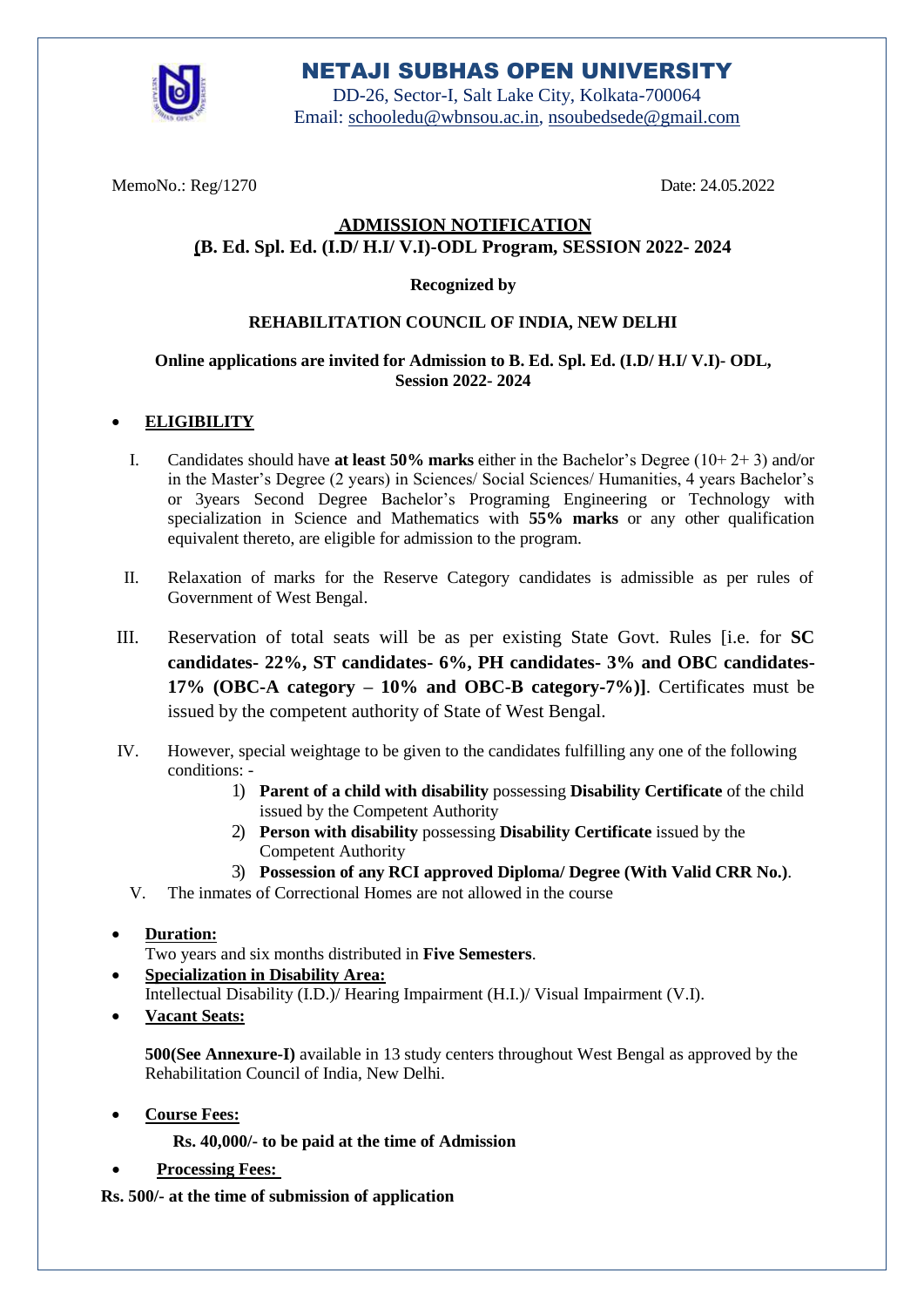

## **TIME SCHEDULE FOR ADMISSION to B.Ed.Spl.Ed.(I.D/H. I/V. I)-ODL, SESSION 2022-2024**

| SI.<br>No. | <b>Chronology of Events</b>                                          | <b>Dates</b>                  |
|------------|----------------------------------------------------------------------|-------------------------------|
| 1.         | <b>Publication of Advertisement</b>                                  | $28^{\text{th}}$ May, 22      |
| 2.         | Availability of Online Application Forms at<br>www.wbnsou.ac.in      | $3rd$ June, 22from<br>12 Noon |
| 3.         | Last date of submission of online Application Forms                  | $25th$ June, 22               |
| 4.         | Publication of Merit List (Provisional) in the<br>University Website | $5^{\text{th}}$ July, 22      |
| 5.         | Central Counseling at SoE, NSOU                                      | To be notified latter<br>on   |

#### **ADMISSION PROCEDURE FOR B. Ed. Spl. Ed. (I.D/ H.I/ V.I) COURSE**

**Admission will be on the basis of Academic Merit only. Maximum Scores against marks for different level of examinations will be as follows: -**

| <b>Name of the Examination</b>                                                                        | Maximum weightage to be given |
|-------------------------------------------------------------------------------------------------------|-------------------------------|
| Madhyamik $(10^{th})$ / Equivalent                                                                    | 10                            |
| Higher Secondary $(10+2)$ / Equivalent                                                                | 20                            |
| (For scoring in HS, average of all subjects excluding marks in                                        |                               |
| Environmental Studies as percentage basis)                                                            |                               |
| Graduation $(10+2+3)/B.E/B$ . Tech.                                                                   | 30                            |
| Post- Graduation (2years)/M.E/M. Tech                                                                 | 30                            |
| Special Weightage (to be given to the candidates fulfilling any<br>one of the following conditions: - | 10                            |
| 1. Parent of a child with disability possessing Disability                                            |                               |
| Certificate of the child issued by the Competent<br>Authority                                         |                               |
| 2. Person with<br>disability<br>possessing<br>Disability                                              |                               |
| Certificate issued by the Competent Authority                                                         |                               |
| 3. Possession of any RCI approved Diploma/ Degree<br>(With Valid CRR No.).                            |                               |
| <b>TOTAL</b>                                                                                          | 100                           |
|                                                                                                       |                               |

Visit us at www.wbnsou.ac.in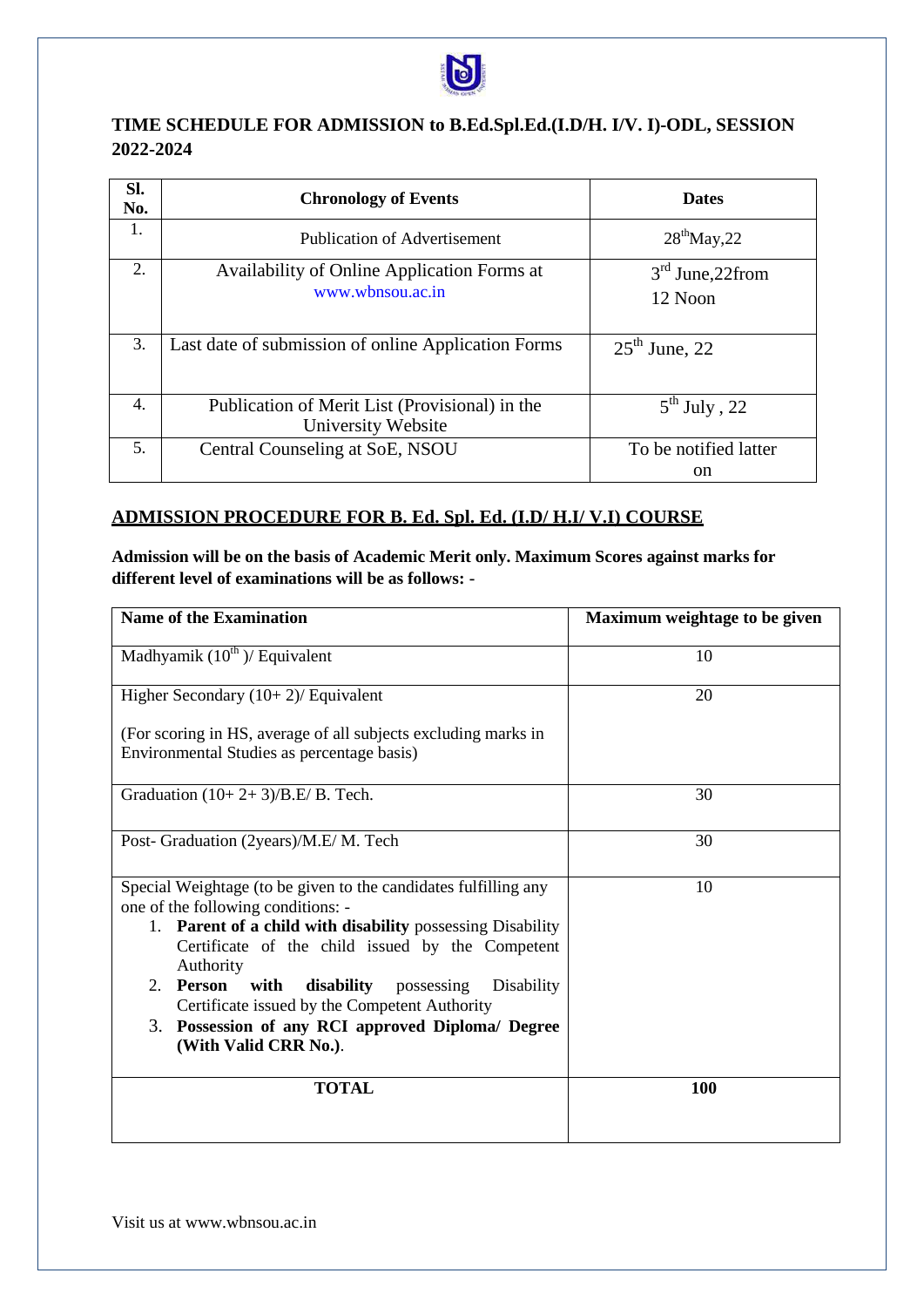

## **CALCULATION OF SCORES AGAINST MARKS FOR DIFFERENT EXAMINATIONSAND SPL. WEIGHTAGE WILL BE AS FOLLOWS:**

| Name of the                            | <b>Total</b> | <b>Marks</b> | % of Marks         | Weightage  | <b>Score</b>   |
|----------------------------------------|--------------|--------------|--------------------|------------|----------------|
| <b>Examination</b>                     | marks        | obtained     |                    |            |                |
|                                        |              |              | (A)                | <b>(B)</b> | $(A \times B)$ |
|                                        |              |              |                    |            |                |
|                                        |              |              |                    |            |                |
| Madhyamik $(10^{th})/$                 | TM           | <b>OM</b>    | $M = (OM*100)/ TM$ | 0.1        | $M^*$ 0.1      |
| Equivalent                             |              |              |                    |            |                |
|                                        |              |              |                    |            |                |
| Higher Secondary (10+                  | TM           | OM           | $M = (OM*100)/ TM$ | 0.2        | $M^*$ 0.2      |
| 2)/ Equivalent                         |              |              |                    |            |                |
|                                        |              |              |                    |            |                |
| Graduation $(10+2+3)$                  | TM           | $OM$         | $M = (OM*100)/ TM$ | 0.3        | $M^* 0.3$      |
|                                        |              |              |                    |            |                |
| B.E/B. Tech.                           |              |              |                    |            |                |
|                                        |              |              |                    |            |                |
| Post- Graduation                       | TM           | <b>OM</b>    | $M = (OM*100)/ TM$ | 0.3        | $M^*$ 0.3      |
| (2years)                               |              |              |                    |            |                |
|                                        |              |              |                    |            |                |
| Special Weightage (to be               |              |              |                    |            |                |
| given to the candidates                |              |              |                    |            | 10 (Maximum)   |
| fulfilling any one of the              |              |              |                    |            |                |
| following conditions: -                |              |              |                    |            |                |
|                                        |              |              |                    |            |                |
| 1. Parent<br><b>of</b><br>$\mathbf{a}$ |              |              |                    |            |                |
| child<br>with                          |              |              |                    |            |                |
| disability                             |              |              |                    |            | 10             |
| possessing                             |              |              |                    |            |                |
| Disability                             |              |              |                    |            |                |
| Certificate of the                     |              |              |                    |            |                |
| child issued by                        |              |              |                    |            |                |
| Competent<br>the                       |              |              |                    |            |                |
| Authority                              |              |              |                    |            |                |
| 2. Person<br>with                      |              |              |                    |            |                |
| disability<br>possessing               |              |              |                    |            |                |
| Disability                             |              |              |                    |            |                |
| Certificate                            |              |              |                    |            |                |
| issued by<br>the                       |              |              |                    |            | 10             |
| Competent                              |              |              |                    |            |                |
| Authority                              |              |              |                    |            |                |
| 3. Possession<br><b>of</b>             |              |              |                    |            |                |
| <b>RCI</b><br>any                      |              |              |                    |            |                |
| approved                               |              |              |                    |            |                |
| Diploma/                               |              |              |                    |            |                |
| <b>Degree</b><br>(With                 |              |              |                    |            |                |
| <b>Valid</b><br><b>CRR</b>             |              |              |                    |            | 10             |
| No.).                                  |              |              |                    |            |                |

Visit us at www.wbnsou.ac.in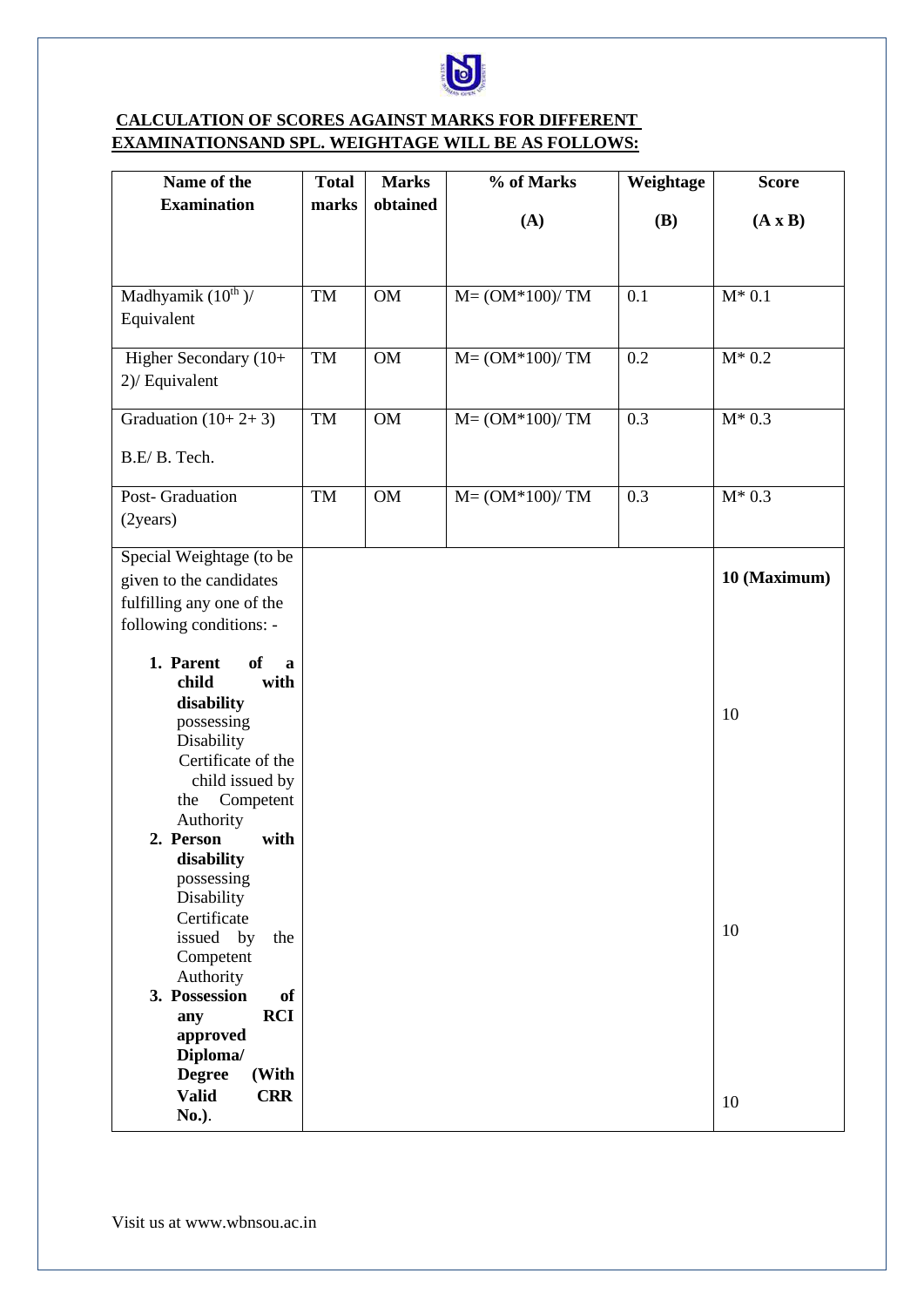

**On the basis of online submission of Application, the University shall prepare a Provisional Merit List after verification of the accuracy and authenticity of the data submitted by the applicants with the documents uploaded by the applicant. The rank of the Provisional Merit List may change due to any inaccuracy/ disparity and lack of authenticity of the data entered or wrong/false/tempered/forgeddocuments.Applicantsshallremainresponsiblefortheinaccuracy/ disparity and lack of authenticity of the data entered or wrong/false/tempered/forged documents and the candidature maybe denied at any stage of admission and even during the continuation of the program.** 

**Admission will be offered through Offline Central Counseling for Southern Zone [Hooghly, Bardhaman (Purba& Paschim), Birbhum, Howrah, Kolkata, Nadia, 24 P.G (South &North) Midnapur (Purba & Paschim), Jhargram, Purulia, Bankura, Murshidabad Districts]and Virtual Counseling for Northern Zone [ Malda, Darjiling, Kalimpong, Jalpaiguri, Alipurduar, Coochbehar, Dinajpur (Uttar & Dakshin) Districts].Counseling will be held upon the Provisional Merit List to be published in University website.**

**For further Information regarding Counseling and Admission, you may contact:**

#### **9830056528/8697176686**

**Registrar Netaji Subhas Open University**

Visit us at www.wbnsou.ac.in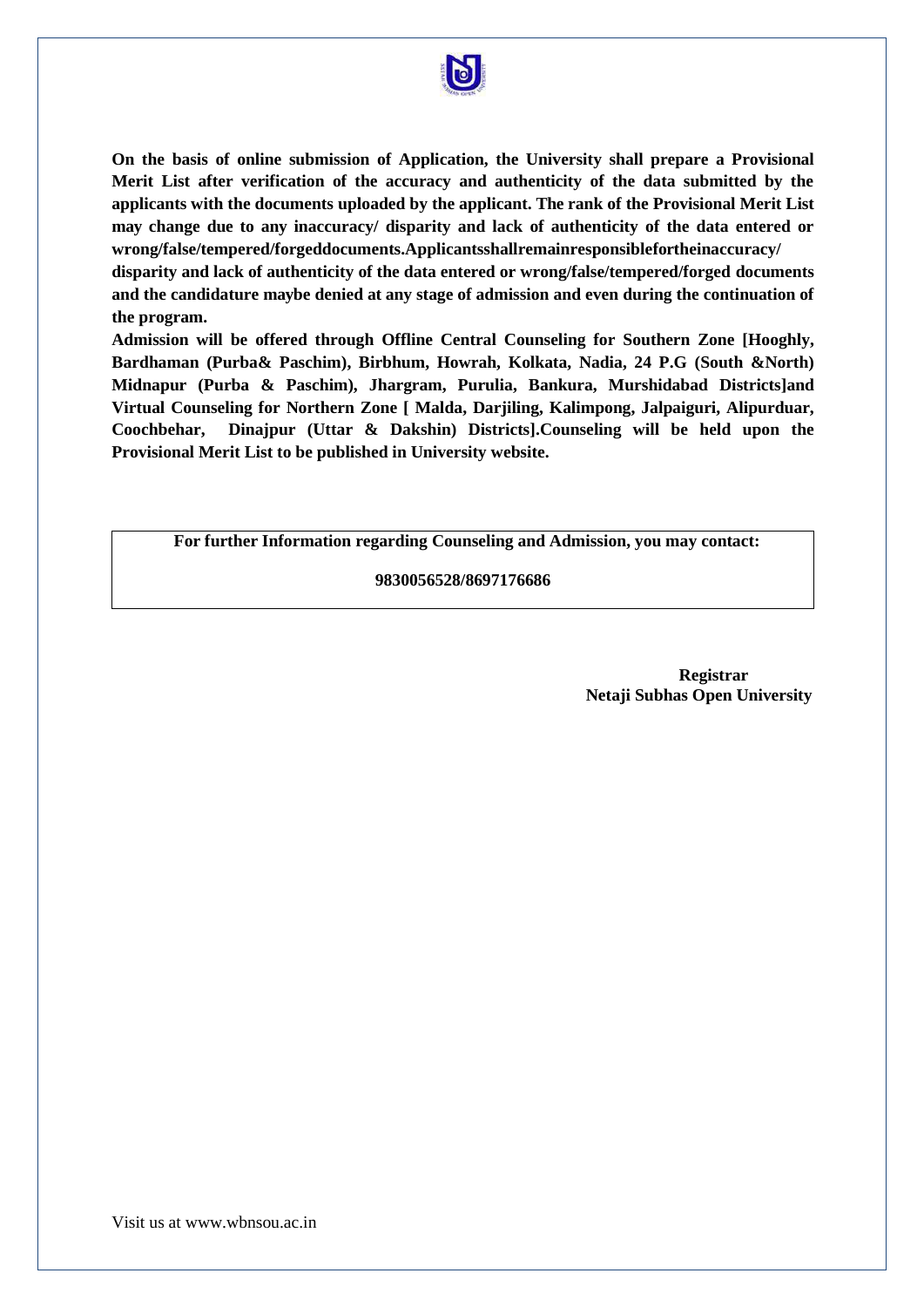### *Annexure -1 Category Wise Distribution of Seats for B. Ed Spl.Ed. (ID/HI/VI)-ODL COURSE, SESSION 2022-2024 In South Bengal & North Bengal Zone*

| SL.<br>N <sub>0</sub> | Name of the Study Centre                                                                                                                                                                                                                                                                                                                             | <b>Study</b><br><b>Centre</b><br>Code | <b>GEN</b> | <b>SC</b><br>22% | <b>ST</b><br>6% | PH<br>3%       | OBC-A<br>10%   | OBC-B<br>7%    | <b>Total</b> | <b>ZONE</b>                                                                                     |
|-----------------------|------------------------------------------------------------------------------------------------------------------------------------------------------------------------------------------------------------------------------------------------------------------------------------------------------------------------------------------------------|---------------------------------------|------------|------------------|-----------------|----------------|----------------|----------------|--------------|-------------------------------------------------------------------------------------------------|
| $\mathbf{1}$          | <b>BIKASHAYAN</b><br>40, Boonhoogly Govt. Colony, Kolkata-<br>700108.<br>West Bengal<br>Ph No-25781665/25784833<br>E-mail: bikashayan@gmail.com<br>Website: www. bikashayan.org                                                                                                                                                                      | <b>SEMR-</b><br>01                    | 21         | 8                | 3               | 1              | 4              | 3              | 40           |                                                                                                 |
| 2                     | <b>Autism</b><br>Pradip<br><b>Centre</b><br>for<br><b>Management</b><br>33 A/1, Canal South Road,<br>Kolkata- 700015. West Bengal<br>Ph: 9831063939<br>E-mail: pradip_autism@yahoo.com<br>Website: www.pradipautism.org                                                                                                                              | <b>SEMR-</b><br>05                    | 21         | 8                | 3               | 1              | 4              | 3              | 40           |                                                                                                 |
| 3                     | National Institute for the Empowerment of<br>with<br><b>Intellectual</b><br><b>Disabilities</b><br>Person<br>(Divyangjan), Regional Centre- Kolkata<br>(NIEPID, RCKOLKATA)<br>B.T. Road, Bonhoogly, Kolkata- 700<br>090, West Bengal<br>Ph. No. 033-25314222(O)<br>E-mail: nimhrck@gmail.com<br>Website: www. niepid.nic.in/regional-<br>centres.php | <b>SEMR-</b><br>09                    | 20         | 9                | 3               | $\mathbf{1}$   | $\overline{4}$ | 3              | 40           | $\boldsymbol{S}$<br>$\begin{array}{c} \bm{O} \ \bm{U} \ \bm{T} \end{array}$<br>$\boldsymbol{H}$ |
| $\overline{4}$        | <b>Voice of World</b><br>4, Nrisinga Dutta Road, Kolkata -<br>70008<br>Ph No - 033-24450415<br>9830079206/9830079204/9062940542<br>E-mail: voiceofworld@gmail.com<br>Website: www.voiceofworld.net                                                                                                                                                   | <b>SEVI-02</b>                        | 16         | 6                | $\overline{2}$  | $\mathbf{1}$   | 3              | 2              | 30           | $\bm{B}$<br>$\bm E$<br>$\boldsymbol{N}$                                                         |
| 5                     | <b>Society for Mental Health Care</b><br>Ananda Niketan,<br>PO & Vill - Kajurdihi, Katwa,<br>Burdwan. - 713518, West Bengal<br>Ph: 03453-255262<br>E-mail: smhcin@yahoo.co.in<br>Website: www.anadaniketan.in                                                                                                                                        | <b>SEMR-</b><br>03                    | 21         | 9                | $\overline{2}$  | 1              | 4              | 3              | 40           | G<br>$\boldsymbol{A}$<br>$\bm{L}$                                                               |
| 6                     | Vivekananda LoksikshaNiketan<br>Faridpur,<br>DakshinDauki,<br>PurbaMidnapur - 721464, West Bengal<br>Ph No - 03220-284060/284388<br>E-mail: vlncontai@yahoo.in<br>Website: www. vptti.net/                                                                                                                                                           | <b>SEMR-</b><br>04                    | 21         | 9                | $\overline{2}$  | $\mathbf{1}$   | 4              | 3              | 40           |                                                                                                 |
| $\tau$                | Ramakrishna Vivekananda Mission<br>Vill& P.O.: Suryapur, viaNilgunj Bazar,<br>North 24 (Pgs), Pin:700121, West<br>Bengal<br>Ph. No-033-65401174<br>E-mail: rkvmsuryapur@gmail.com<br>Website:<br>www.<br>www.rkvmsuryapur.com/                                                                                                                       | <b>SEVI-01</b>                        | 21         | 9                | $\overline{2}$  | $\overline{2}$ | $\overline{4}$ | $\overline{2}$ | 40           |                                                                                                 |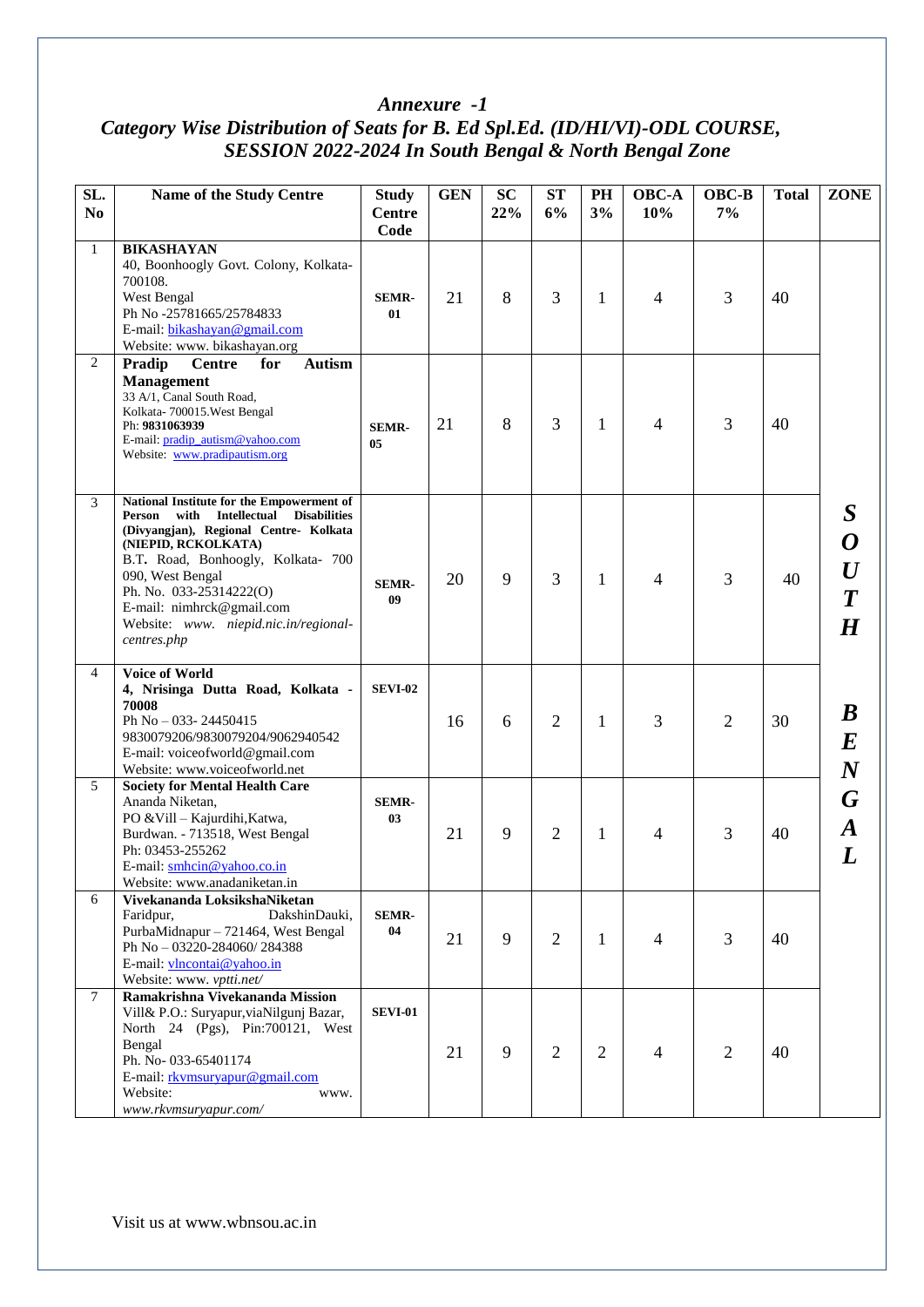| SL.            | Name of the Study Centre                                                                                                                                                                                                                                         | <b>Study</b>          | <b>GEN</b> | <b>SC</b>      | <b>ST</b>      | PH             | OBC-                     | OBC-           | <b>Tot</b> | $\mathbf{z}$                                                      |
|----------------|------------------------------------------------------------------------------------------------------------------------------------------------------------------------------------------------------------------------------------------------------------------|-----------------------|------------|----------------|----------------|----------------|--------------------------|----------------|------------|-------------------------------------------------------------------|
| No             |                                                                                                                                                                                                                                                                  | <b>Centre</b><br>Code |            |                |                |                | $\mathbf{A}$             | B              | al         | $\mathbf 0$<br>$\mathbf N$                                        |
|                |                                                                                                                                                                                                                                                                  |                       |            |                |                |                |                          |                |            | E                                                                 |
| 8              | Ali Yavar Jung National Institute of Speech and<br>Hearing Disabilities (Divyangjan) (AYJNISHD)<br>E.R.C.B.T. Road, Bonhooghly, Kolkata,<br>West Bengal 700090<br>Ph No - 25311427<br>E-mail: ercnihh@sify.com<br>Website: www.http://ayjnihh.nic.in/contact.asp | <b>SEHI-</b><br>01    | 21         | 9              | $\overline{2}$ | 1              | 4                        | 3              | 40         | S<br>0                                                            |
| $\overline{9}$ | <b>Midnapore Rehabilitation Centre for Children</b><br>Gitajali, VidyasagarRoad, PaschimMidnapur- 721101 West<br>Bengal<br>Ph No - 03222-271490 / 275646<br>E-mail: mrcc_midnapur@rediffmail.com                                                                 | <b>SEHI-</b><br>02    | 21         | 9              | $\overline{2}$ | $\overline{2}$ | $\overline{\mathcal{A}}$ | $\overline{2}$ | 40         | $\bm{U}$<br>$\overline{T}$<br>$H \,$<br>$\bm{B}$                  |
| 10             | <b>NSOU Study Centre, Kalyani</b><br>Ghosh Para Station Road, Kalyani, Nadia-741235. West<br>Bengal<br>Ph. No-033-25823332<br>$E-$<br>mail:nsoubedsede@gmail.com/schooledu@wbnsou.ac.i<br>$\mathbf n$<br>Website: www. wbnsou.ac.in                              | <b>SEMH-</b><br>02    | 21         | 9              | $\overline{2}$ | 1              | 4                        | 3              | 40         | $\boldsymbol{E}$<br>$\boldsymbol{N}$<br>G<br>$\bm{A}$<br>$\bm{L}$ |
| 11             | NSOU Study Centre, Kalyani<br>Ghosh Para Station Road, Kalyani, Nadia-741235. West<br>Bengal<br>Ph. No-033-25823332<br>$E-$<br>mail:nsoubedsede@gmail.com/schooledu@wbnsou.ac.i<br>$\mathbf n$<br>Website: www. wbnsou.ac.in                                     |                       | 15         | $\overline{7}$ | $\overline{2}$ | 1              | 3                        | $\overline{2}$ | 30         |                                                                   |
|                | <b>Total in SOUTH BENGAL</b>                                                                                                                                                                                                                                     |                       |            | 92             | 25             | 13             | 42                       | 29             | 420        |                                                                   |